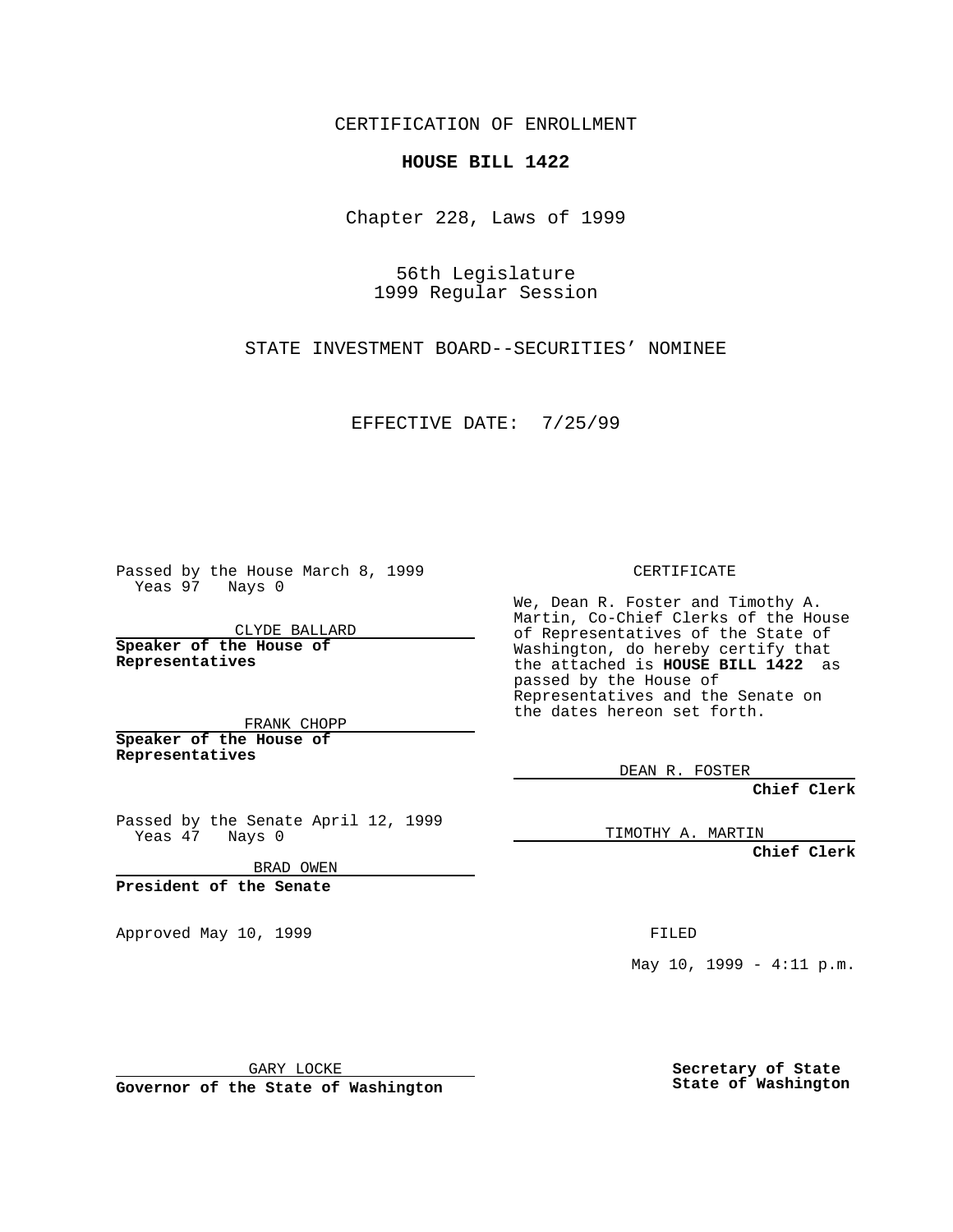## **HOUSE BILL 1422** \_\_\_\_\_\_\_\_\_\_\_\_\_\_\_\_\_\_\_\_\_\_\_\_\_\_\_\_\_\_\_\_\_\_\_\_\_\_\_\_\_\_\_\_\_\_\_

\_\_\_\_\_\_\_\_\_\_\_\_\_\_\_\_\_\_\_\_\_\_\_\_\_\_\_\_\_\_\_\_\_\_\_\_\_\_\_\_\_\_\_\_\_\_\_

Passed Legislature - 1999 Regular Session

## **State of Washington 56th Legislature 1999 Regular Session**

**By** Representatives H. Sommers, Huff, Benson, Hatfield and McIntire; by request of State Investment Board

Read first time 01/25/1999. Referred to Committee on Financial Institutions & Insurance.

1 AN ACT Relating to the state investment board; and amending RCW 2 43.33A.130.

3 BE IT ENACTED BY THE LEGISLATURE OF THE STATE OF WASHINGTON:

4 **Sec. 1.** RCW 43.33A.130 and 1981 c 3 s 13 are each amended to read 5 as follows:

 The state treasurer may cause any securities in which the state investment board deals to be registered in the name of a nominee without mention of any fiduciary relationship, except that adequate records shall be maintained to identify the actual owner of the security so registered. The securities so registered shall be held in the physical custody of the state treasurer, the federal reserve system, the designee of the state treasurer, or, at the election of the designee and upon approval of the state treasurer, the Depository Trust Company of New York City or its designees.

15 With respect to the securities, the nominee shall act only upon the 16 order of the ((state treasurer who shall act only on the direction of 17 the)) state investment board. All rights to the dividends, interest, 18 and sale proceeds from the securities and all voting rights of the